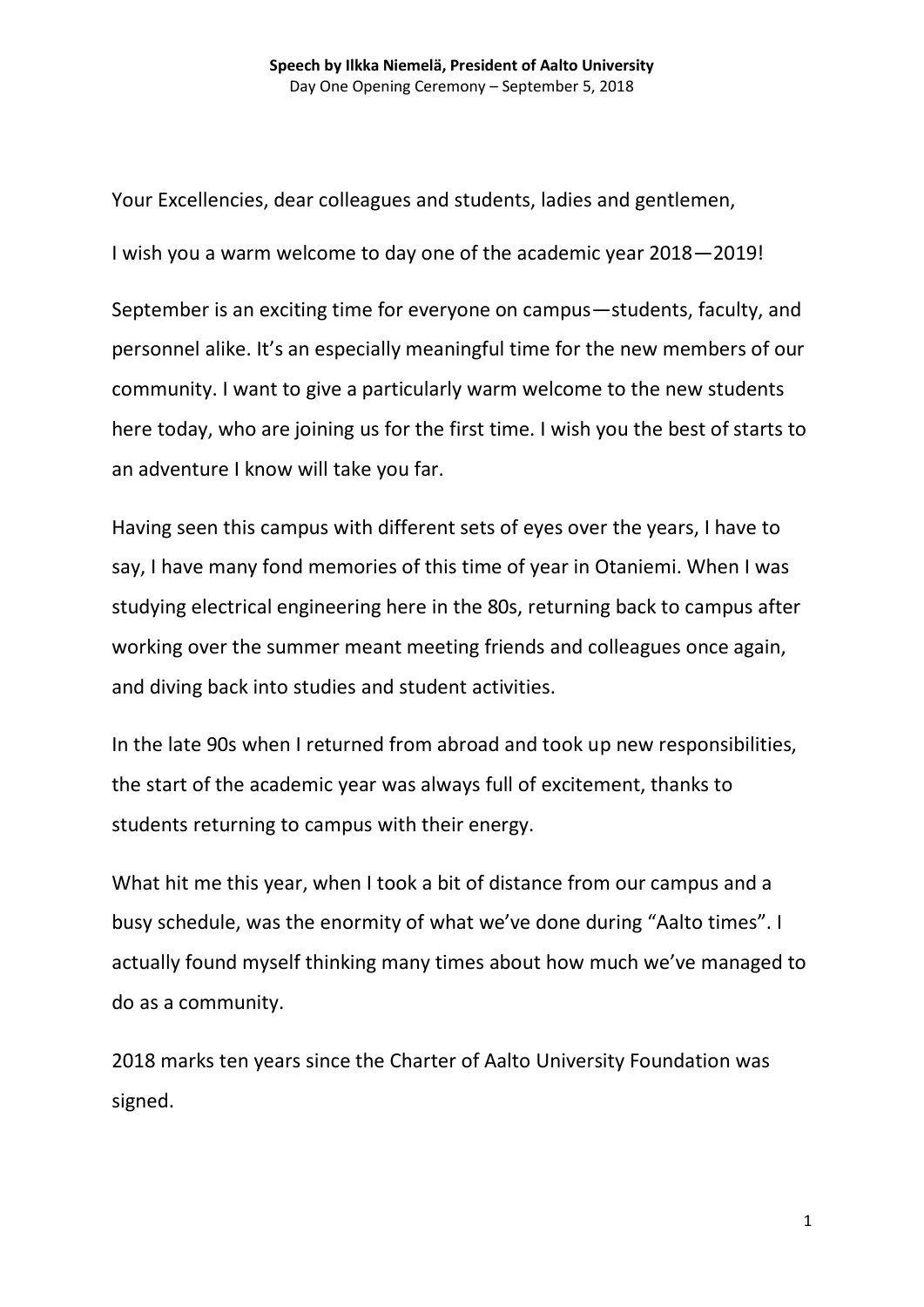In these ten years we've achieved a lot: it's no small thing to say that of all young universities globally, we are in the top 10. And we are now the 55<sup>th</sup> most international university in the world.

The Aalto of 2018, which I am proud to call home, is among leading universities in its fields. Yet what strikes me most is our determination to work together.

You can also see evidence of what we have achieved when you look around our campus.

The School of Arts, Design and Architecture has just opened its doors in Otaniemi. I know we're all looking forward to seeing its new home in the remarkable Väre building later today.

The School of Business will soon follow, joining us at the beginning of 2019.

This means that we are very close to achieving our dream of a diverse main campus in Otaniemi, with various disciplines, identities, cultures, and partners all in the same place.

We have laid the groundwork for a university that, when you get down to it, is really hard to create in any context.

Our campus is becoming a place unmatched in Europe. A collaboration hub that combines one of the biggest high-tech concentrations in Europe with leading schools of art and design and business under the same roof in the centre of campus.

This is something to celebrate. Our ecosystem is unique on the world stage, as well as a reflection of what we dreamed about some ten years ago.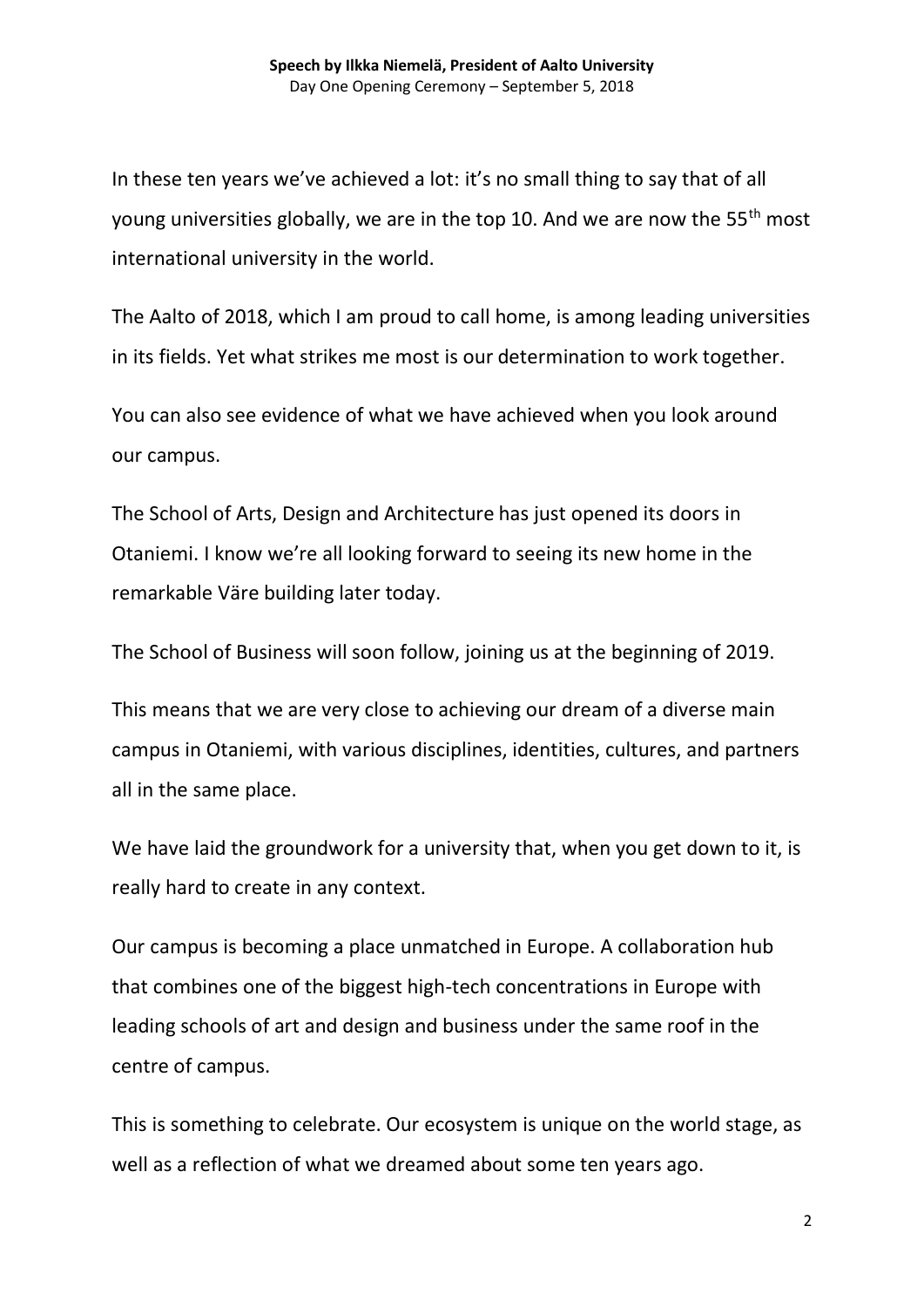Dear members of the Aalto community, our strides forward are thanks to you. I want to take this opportunity to thank you for all your hard work and tell you how much I appreciate what you have done We should all be very proud of the extraordinary community Aalto has become.

We've made it far, yet our continued progress relies on our ability to see and address the challenges ahead. It's now clear that there are big issues facing our university and higher education.

Incidents not so far away have brought attention to a growing faction of nationalist, closed-minded thinking. Higher education and Aalto University, in particular, stands for just the opposite. We believe in exchanging ideas. We believe in dialogue. We believe in diversity within and across borders of all kinds — and we will stand firm in these beliefs.

Internationalisation and diversity are at the heart of our university. The students, teachers and researchers at research universities come from all over the world, and the open flow of information transcends national borders: this is vital for carrying out high-impact, top-quality research and education. Aalto is inherently an international community.

Regrettably, the international practice of open collaboration is now under threat as block thinking, protectionism, insular attitudes and xenophobia have increased the borders that separate us. This dangerous development hinders all international cooperation and poses a risk also to the openness of science, art and higher education. Universities can and should serve as a counterforce.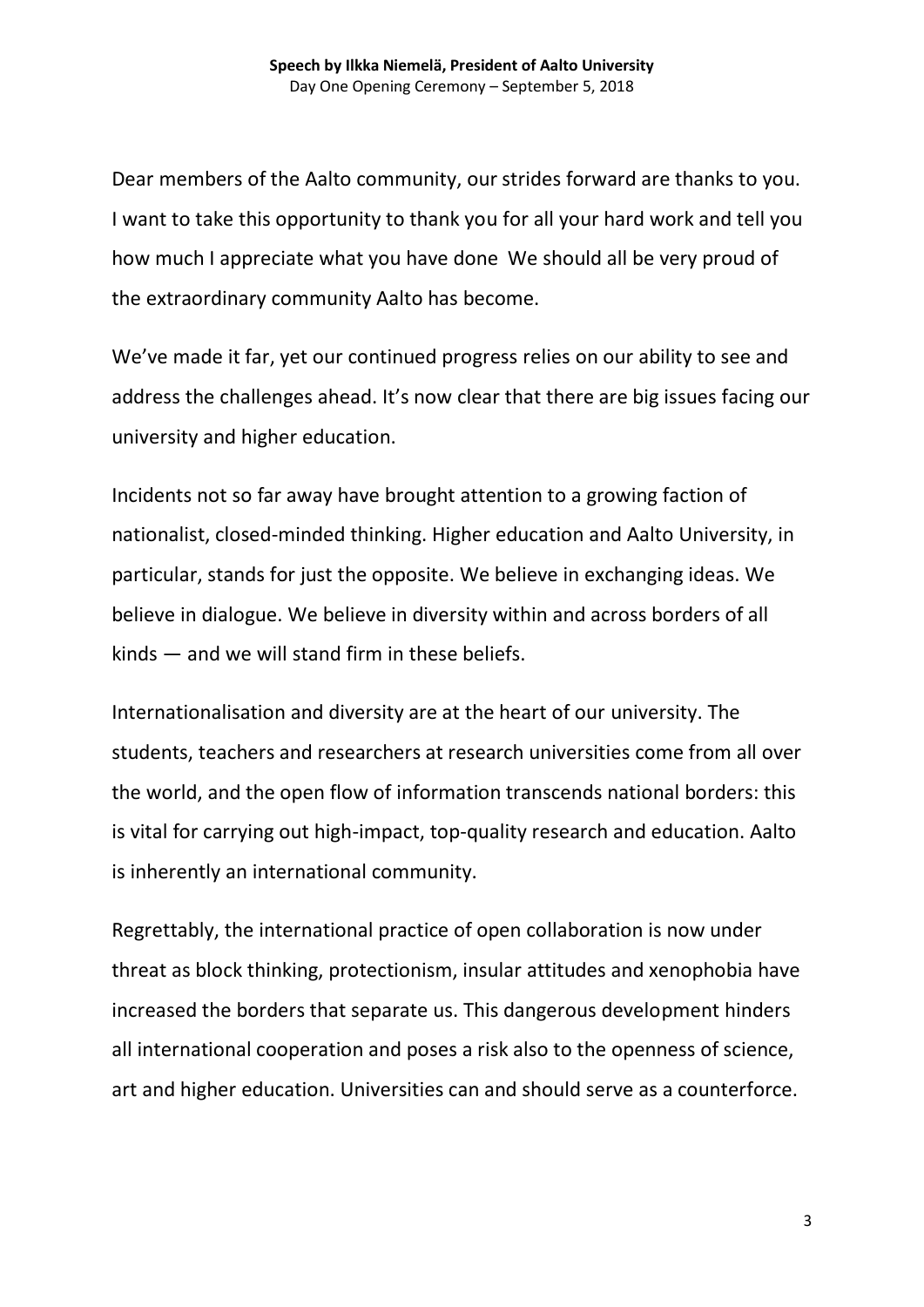The second challenge ahead of us is digitalisation, which is quickly changing our operating environment.

We want to turn this challenge into an opportunity. We have the chance to be leaders in capturing and shaping digitalisation, both in academic work and as a university.

With our assets and ability to make use of competencies in different fields, we have an excellent basis to make this happen. We have almost 80 professors in ICT and digitalization, and deep knowledge on key developments of relevant areas from service design and business to new digital manufacturing. We also have unique access to a wide range of university and national data, and we own our campus and ICT infrastructure assets. This is a huge advantage in the future cyberphysical world.

Which is why we are investing significantly in Digital Aalto.

In this shift, we need to remember that digital transformation touches us all. Digital Aalto will transform the way we teach and learn. It will also change how research is done. Digital services have the potential to draw more students and researchers to our community, opening up a digital campus experience and making collaboration fluid.

It's a big endeavor — and also a huge opportunity.

In the current world we need to rethink the scope of our educational activities and the role of continuous education.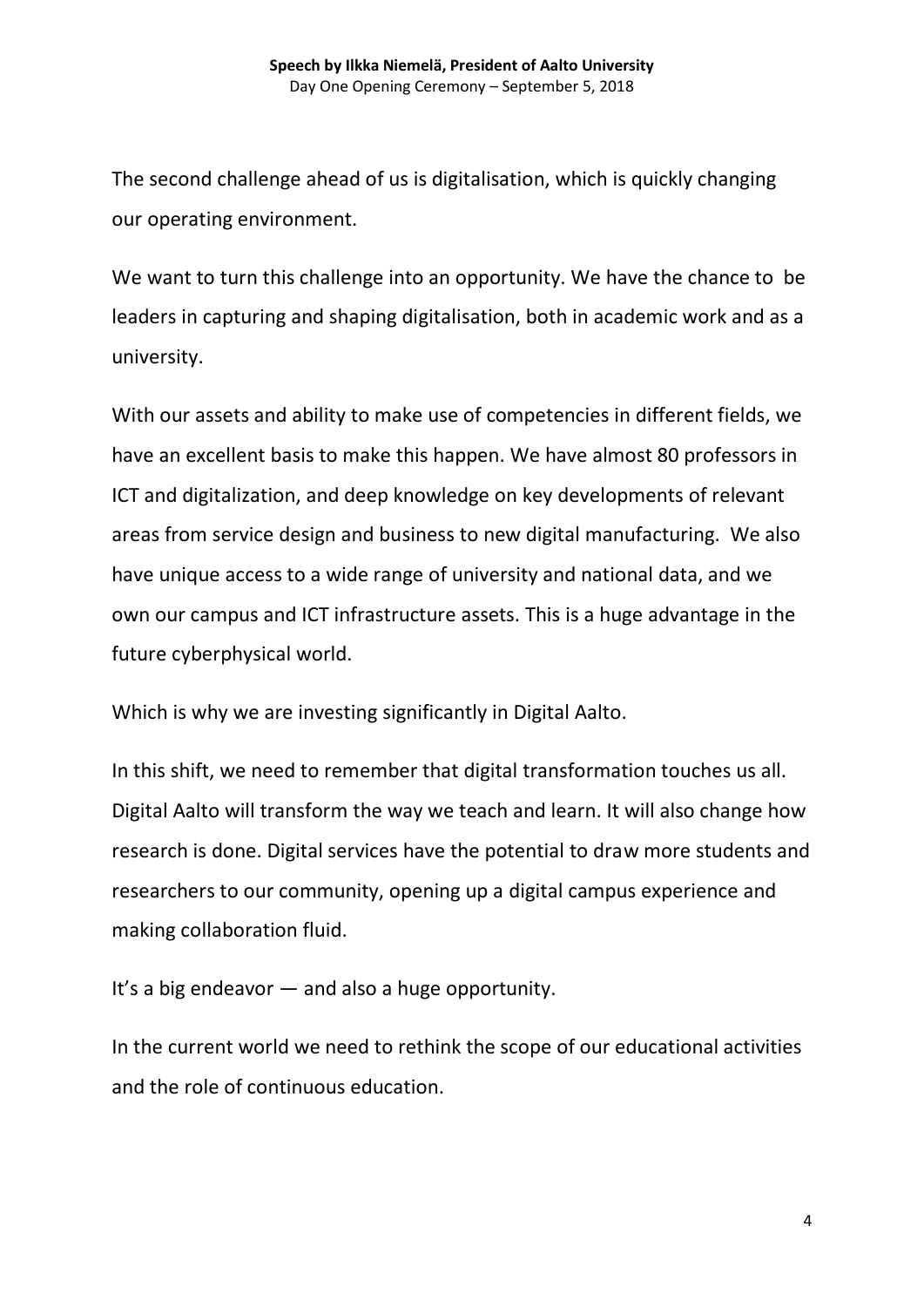The clock speed of working life is ever increasing and current degree cycles are simply too slow to keep up. We already know that most of today's graduates and professionals will have to update their competencies over their careers, which are getting longer and longer as average life expectancy increases.

Continuous learning is an growing concern in society. I have actually spoken with alumni from various disciplines about this very issue. It's natural for them to expect that their alma mater supports them as work fundamentally changes.

And I firmly believe that, as a university, it is our duty to act.

The university's role cannot be limited to just building new knowledge or educating only young people. Going forward we must be a meeting point for different generations, where people returning to university with work experience and invaluable skills come together with faculty and those about to start careers.

It is estimated that over the next decade, one-third of today's professions in Finland will disappear due to digitalisation and robotisation, and these changes will affect all sectors of working life. We cannot allow the generations now in the workforce to be cast aside, and so, lifelong learning is critical to this time of accelerating change.

Society needs individuals of high proficiency and expertise in areas of rapid development, and therefore university graduates will repeatedly need to update their knowledge and skills over the course of their careers. Up to a million Finns – 40% of the workforce – may need continuing education in the near future in order to manage these changes.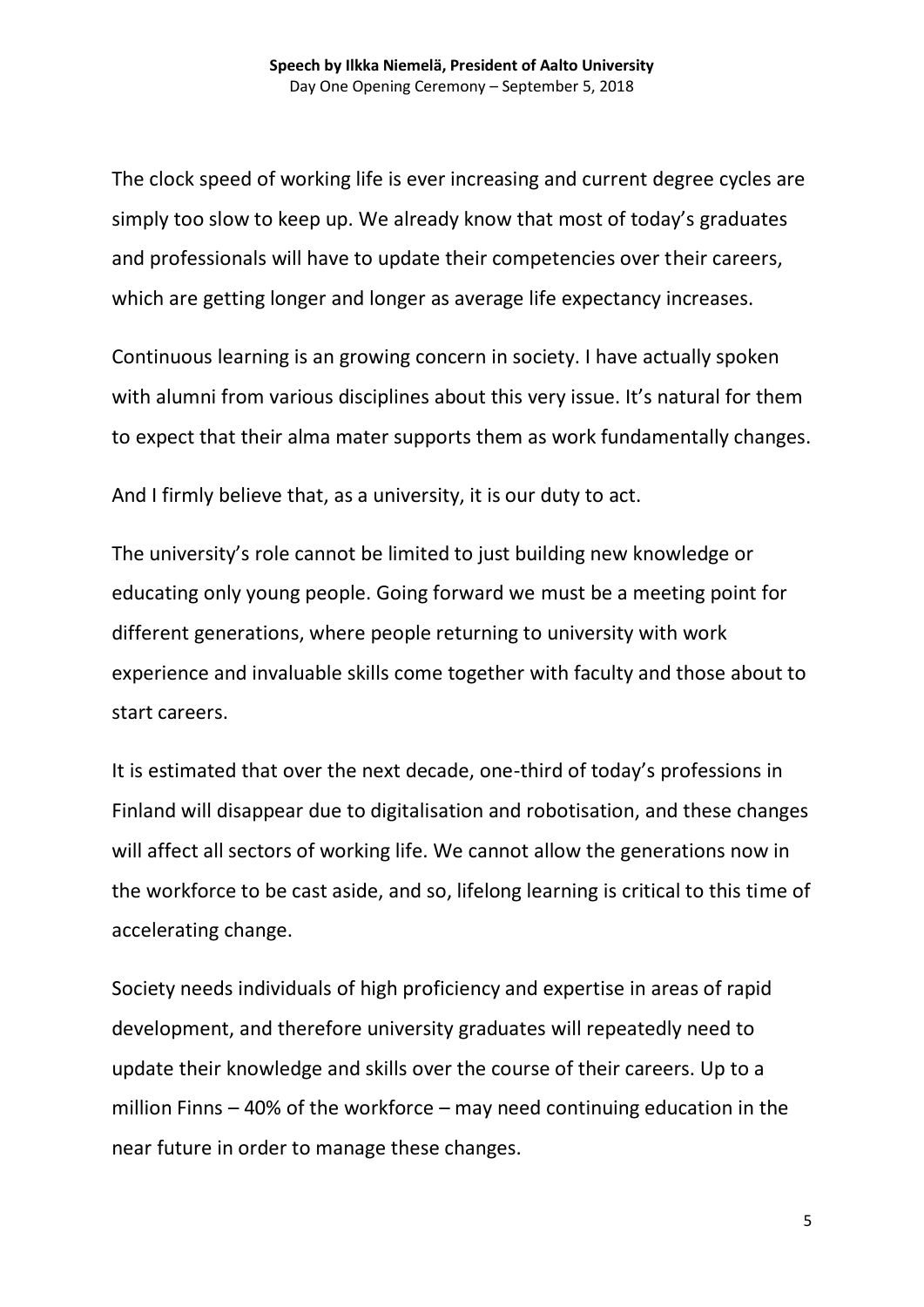Our core task as a university remains, however, the building of new knowledge and the educating of young people for the future; young peoplehave the right to receive optimal opportunities from their education to get a good start in life. A higher education degree will continue to provide the essential foundation for lifelong learning, and the deep learning and skills that arise from a university education, as well as the capacity it gives for rigorous thinking, evaluating information and learning new things, will continue to be key factors for success in working life.

As the world changes around us, lifelong learning will expand the role of the university beyond educating young people only; it will entrust us with an entirely new mission. Alumni will become our partners for life, returning to the university from time to time, bringing with them the latest understanding of the changing requirements of the world of work. The university can develop into a lively meeting point for different generations.

Enabling such a development requires both new ways of operating and additional resources. As the need for lifelong learning has been brought on by a vast and all-pervasive social change, we will not manage to address this challenge if we are not prepared to do wide collaboration with different administrative sectors.

Aalto is ready to take on the challenge of continuous learning by not only taking responsibility, but by leading the way.

We can't do it alone. Lifelong learning demands transformations in how society approaches a number of areas: education, employment, health and wellbeing, to name a few.

6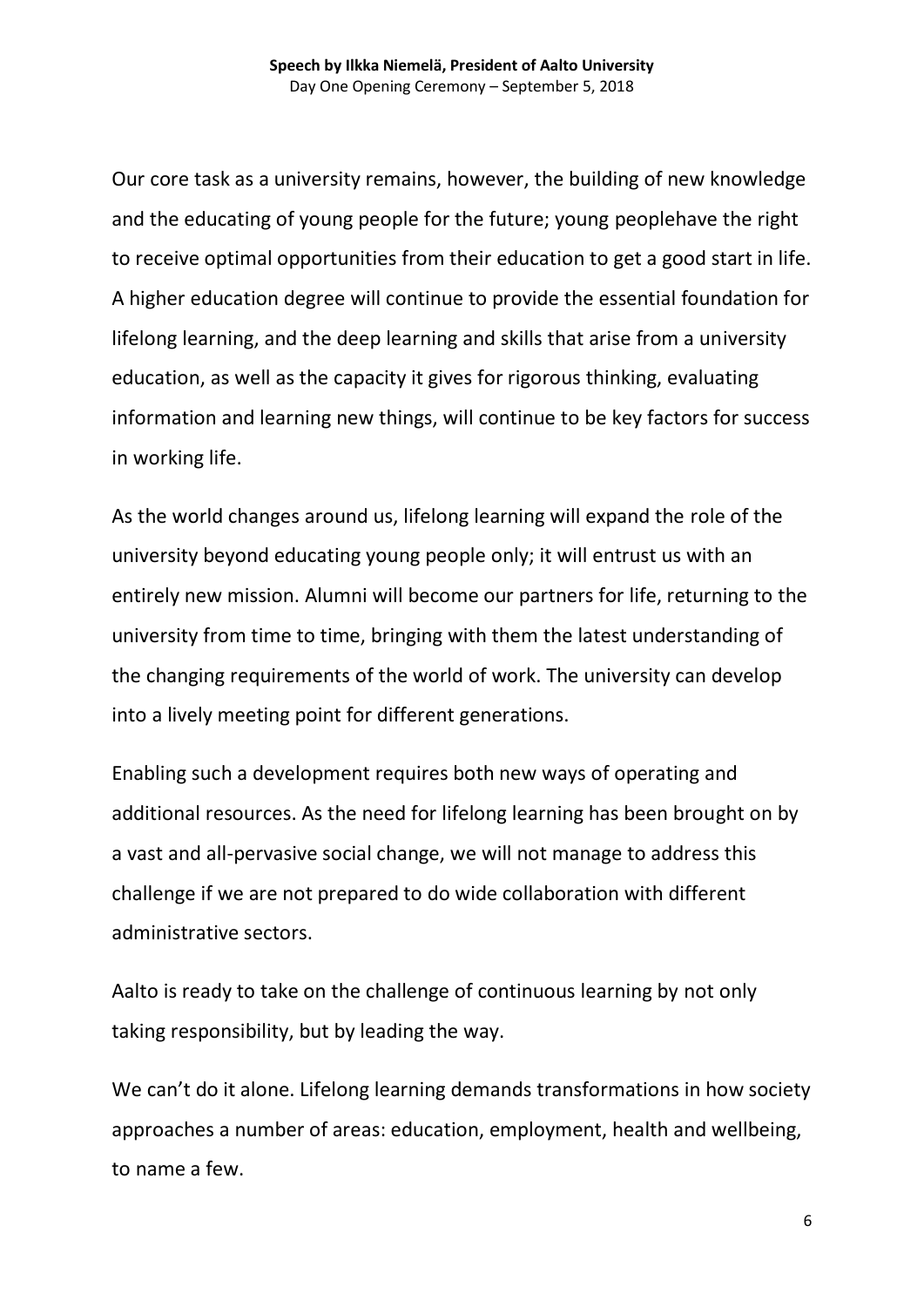But one thing is clear. People of all ages deserve the tools they need to be part of society, to lead healthy and productive lives. And we have a critical role to play.

## Dear friends,

Aalto is a research and teaching university, which combines scientific and artistic ambition with impact, in practice and for society. We've created a really exciting environment and we excel at so much of what we do.

At the same time, we want to shoot higher.

The term of our current strategy will soon come to an end. We need the entire Aalto community to contribute to our future direction, a strategy that we all stand behind. As we do this, we need to remember we're not just adapting to the changes of tomorrow's world: together we'll also have a strong role in shaping the future ahead.

I'm inviting everyone that calls Aalto home to participate in the strategybuilding process. Your expertise, views and insights are truly needed and very much appreciated. I hope you join us as we think about our future.

## Dear friends,

One of the key goals set forth in the *Vision for higher education and research 2030*, released last year by Finland's Ministry of Education and Culture, is for Finnish universities to establish competence clusters that are, from an international perspective, attractive enough to gain entrance to the global

7